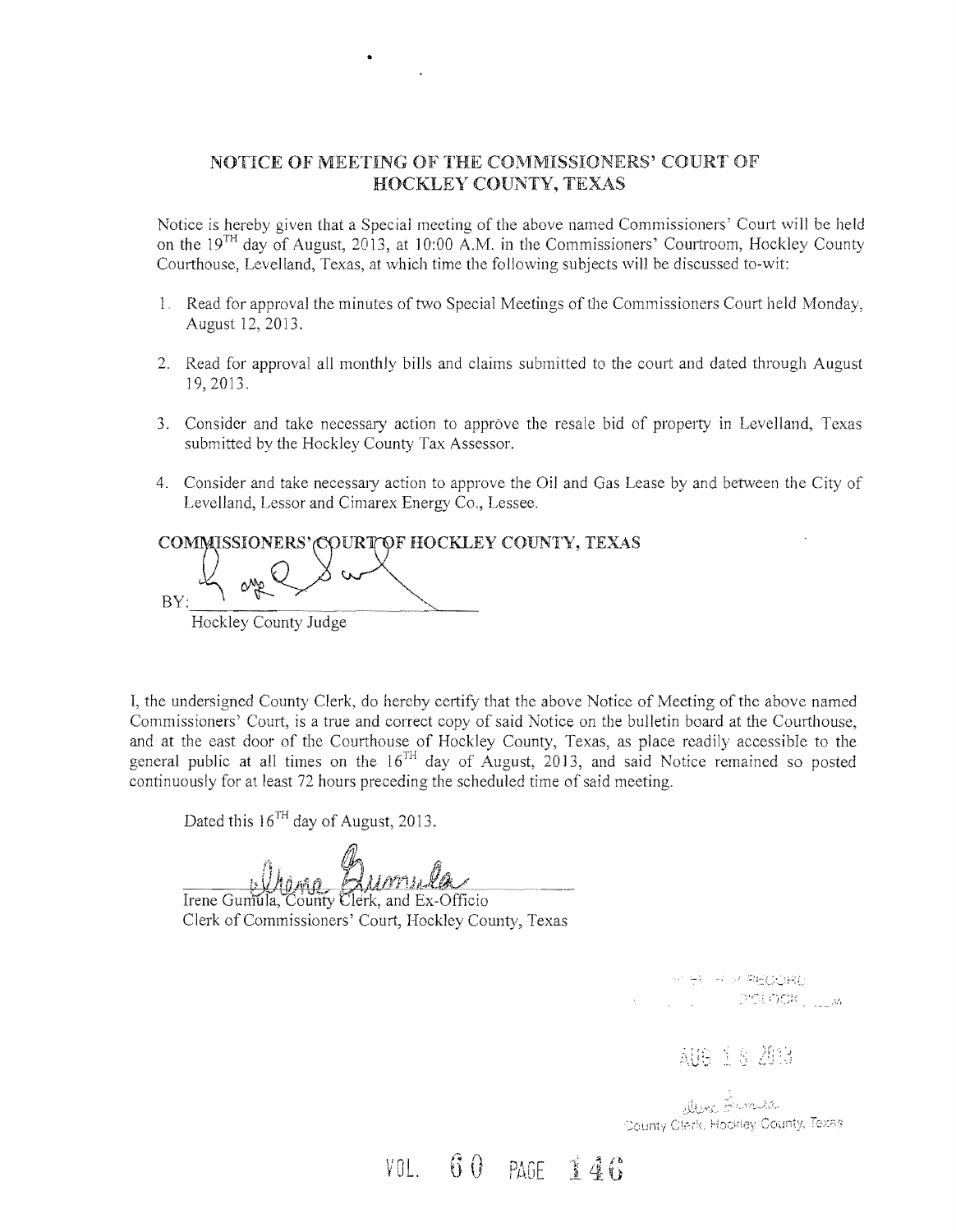#### THE STATE OF TEXAS IN THE COMMISSIONER'S COURT COUNTY OF HOCKLEY OF HOCKLEY COUNTY, TEXAS

### SPECIAL MEETING AUGUST 19,2013

Be it remembered that on this the  $19<sup>th</sup>$  day of August A.D. 2013, there came on to be held a Special meeting of the Commissioners' Court, and the Court having convened in Special session at the usual meeting place thereof at the Courthouse in Levelland, Texas, with the following members present to-wit:

| <b>Larry Sprowls</b>       | County Judge                       |
|----------------------------|------------------------------------|
| Curtis D. Thrash           | <b>Commissioner Precinct No. 1</b> |
| Larry Carter               | <b>Commissioner Precinct No. 2</b> |
| J. L. "Whitey" Barnett     | <b>Commissioner Precinct No. 3</b> |
| Thomas R "Tommy" Clevenger | <b>Commissioner Precinct No. 4</b> |

Irene Gumula, County Clerk, and Ex-Officio Clerk of Commissioners' Court when the following proceedings were had, to-wit:

Motion by Commissioner Barnett, seconded by Commissioner Thrash, 4 Votes Yes,  $0$  Votes No, that the Minutes of a Special meeting of the  $1<sup>st</sup>$  Public Hearing on proposal to increase the total tax revenues of Hockley County, held on the  $12<sup>th</sup>$  day of August A.D. 2013, be approved and stand as read.

Motion by Commissioner Barnett, seconded by Commissioner Thrash, 4 Votes Yes, 0 Votes No, that the Minutes of a Special meeting of the Commissioners' Court, held on the  $12<sup>th</sup>$  day of August A.D. 2013, be approved and stand as read

Motion by Commissioner Carter, seconded by Commissioner Clevenger, 4 Votes Yes, 0 Votes No, that all monthly claims and bills, submitted to the Court, and dated through August 12, A.D. 2013, be approved and paid as read.

Motion by Commissioner Carter, seconded by Commissioner Barnett, 4 Votes Yes, 0 Votes No, that Commissioners' Court approve the resale bid in the amount of Eight Thousand Dollars (\$8,000.00) to Derek Scott for the purchase of property known as Lot 5, Blk. 113, OT Levelland (1304  $5<sup>th</sup>$  Street), as per Bid recorded below.

## $\texttt{VOL.} \quad 60$  PAGE 147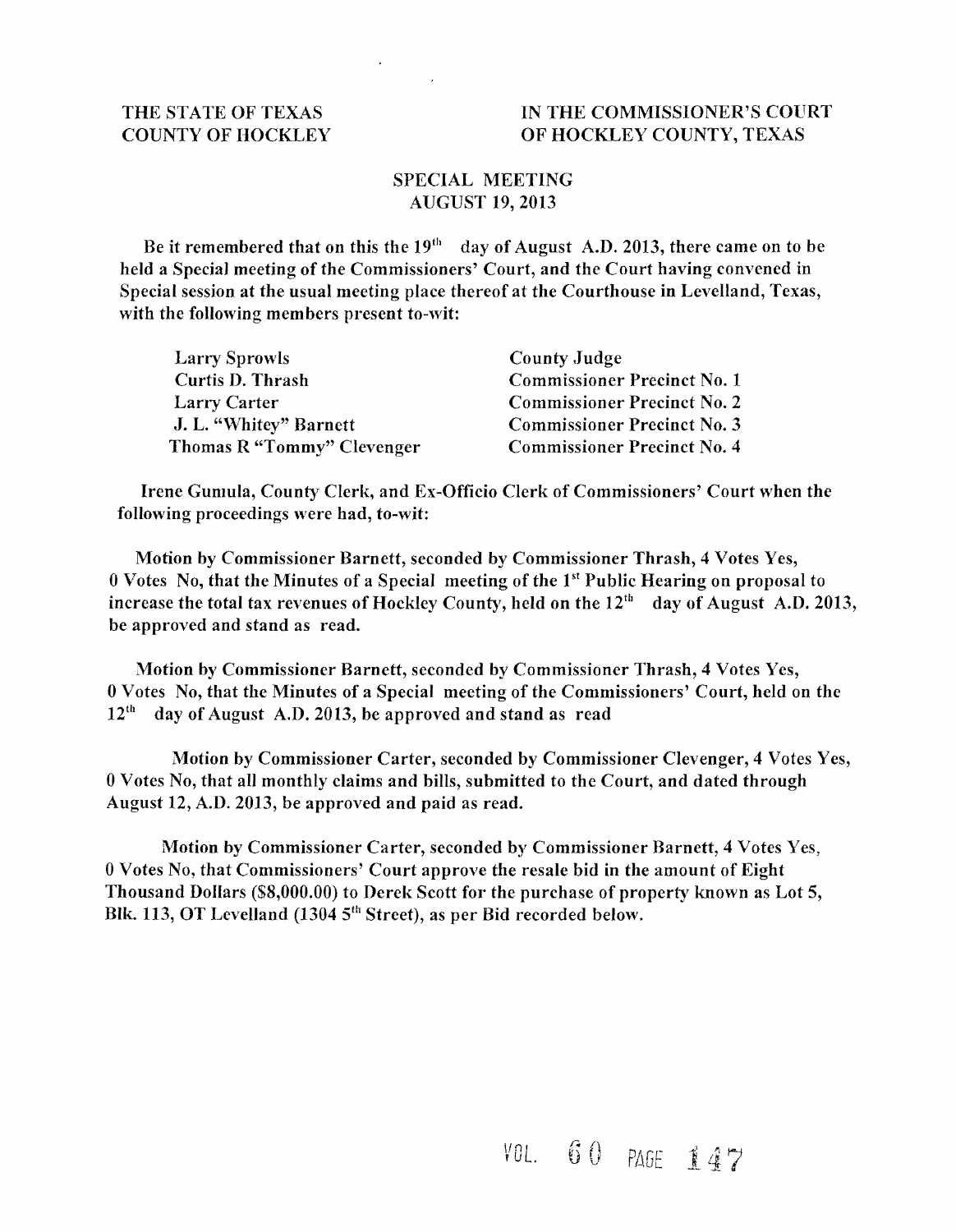

OFFICE OF

### **DEBRA C. BRAMLETT**

TO PAY ONLINE FAX: (806) 894-1102 www.texasrecordsearch.com/hockley

**YVONNE GIPSON** COUNTY TAX ASSESSOR ADDRESS ALL CORRESPONDENCE TO CHIEF DEPUTY **EXECUTE A CHIEF DEPUTY HOCKLEY COUNTY 1999 IN SECTION ST.** SUITE 106 LEVELLAND, TEXAS LEVELLAND, TX 79336 PHONE: (806) 894-4938

August 15,2013

Re: OT Levelland Block 113 Lot 5 (1304  $5^{th}$  st)

To all concemed entities:

I have received a bid for resale from Derek Scott on the above property described. I am enclosing a copy of the bid along with a statement of all taxes due on the property. This bid has already been submitted and approved by the City Of Levelland. Which requires him to bring the property into City compliance. I am submitting this bid for your consideration. Please notify me once you have reached your decision. Thank you in advance for your time and consideration.

Sincerely

In C Brunlet

Debra C Bramlett Hockley County Tax Assessor Collector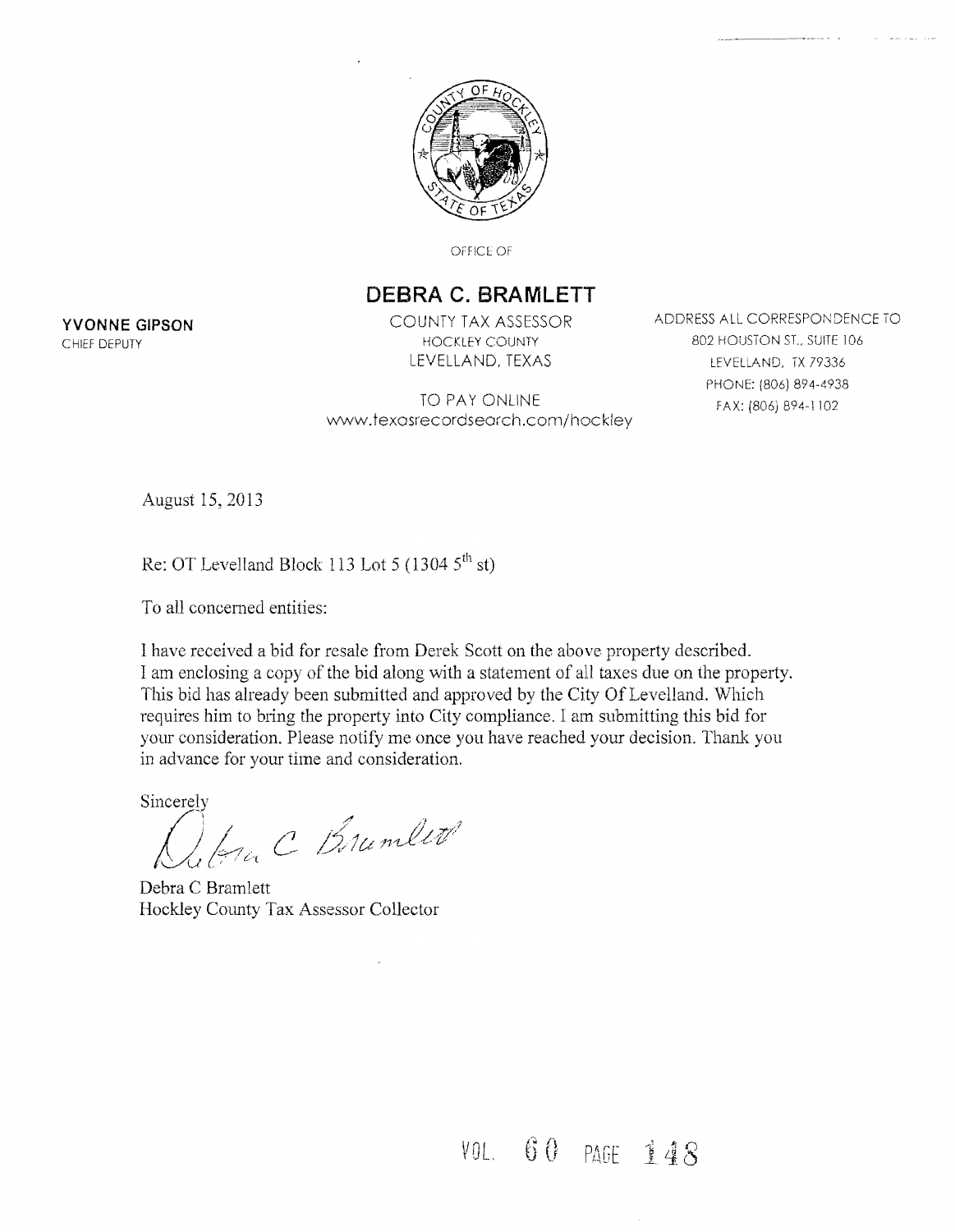|    | DATE 07/09/2013                                                                                                                                                                                                                                                                                                                                         | STATEMENT OF ALL TAXES DUE                                                                                                                                                                                                                                                             |                                                                                                                                                                                                             |                                                                                                      |
|----|---------------------------------------------------------------------------------------------------------------------------------------------------------------------------------------------------------------------------------------------------------------------------------------------------------------------------------------------------------|----------------------------------------------------------------------------------------------------------------------------------------------------------------------------------------------------------------------------------------------------------------------------------------|-------------------------------------------------------------------------------------------------------------------------------------------------------------------------------------------------------------|------------------------------------------------------------------------------------------------------|
| DБ |                                                                                                                                                                                                                                                                                                                                                         | HOCKLEY COUNTY TAX OFFICE<br>802 HOUSTON ST SUITE 106<br>LEVELLAND TEXAS 79336<br>$(806)$ 894-4938                                                                                                                                                                                     |                                                                                                                                                                                                             |                                                                                                      |
|    | * PROPERTY DESCRIPTION                                                                                                                                                                                                                                                                                                                                  |                                                                                                                                                                                                                                                                                        | ACCT # R19382                                                                                                                                                                                               | $\star$                                                                                              |
|    | $\star$<br>$\star$<br>$^\star$<br>$\star$                                                                                                                                                                                                                                                                                                               | OT LEVELLAND, BLOCK 113, LOT 5                                                                                                                                                                                                                                                         |                                                                                                                                                                                                             | $\star$<br>$\star$<br>$\star$<br>$\star$                                                             |
|    | $\star$<br>* TOWN -LEVELLAND<br>* ACRES - .163<br><b>ACRES</b><br>$-$ . 163<br>$\star$                                                                                                                                                                                                                                                                  |                                                                                                                                                                                                                                                                                        | LOCATION- 1304 FIFTH ST                                                                                                                                                                                     | $\star$<br>$\star$<br>$\star$<br>$\star$                                                             |
|    | $\star$<br>LAND MKT VALUE 4550<br>$\star$<br>LAND AGR VALUE<br>$\star$                                                                                                                                                                                                                                                                                  |                                                                                                                                                                                                                                                                                        | IMPR/PERS MKT VALUE<br>MKT. BEFORE EXEMPTS<br>LIMITED TXBL <u>. VALU</u> E                                                                                                                                  | $\star$<br>15560<br>$\star$<br>20110<br>$\star$                                                      |
|    | EXEMPTIONS GRANTED: NONE<br>$\star$<br>$\star$                                                                                                                                                                                                                                                                                                          |                                                                                                                                                                                                                                                                                        | SUIT NO. 10112643                                                                                                                                                                                           | 20110<br>$\star$                                                                                     |
|    | HOCKLEY COUNTY IN TRUST<br>802 HOUSTON ST                                                                                                                                                                                                                                                                                                               |                                                                                                                                                                                                                                                                                        |                                                                                                                                                                                                             |                                                                                                      |
|    | LEVELLAND TX 79336                                                                                                                                                                                                                                                                                                                                      |                                                                                                                                                                                                                                                                                        |                                                                                                                                                                                                             |                                                                                                      |
|    | 205.37<br>TAXES 2001<br>224.86<br>TAXES 2002<br><b>TAXES 2003</b><br>232.41<br>232.36<br><b>TAXES 2004</b><br>TAXES<br>2005<br>501.85<br>476.61<br><b>TAXES 2006</b><br>TAXES<br>2007<br>463.43<br><b>TAXES 2008</b><br>507.11<br>TAXES<br>2009<br>568.31<br>572.63<br>TAXES 2010<br>578.12<br>TAXES<br>2011<br><b>TAXES 2012</b><br>484.16<br>5,047.22 | LEVY<br>$P$ & I<br>308.05<br>310.31<br>P & I<br>310.31<br>292.86<br>264.90<br>$211.89$<br>$428.95$<br>361.47<br>334.70<br>306.90<br>240.51<br>173.43<br>87.14<br>and their contracts and their contracts and their most<br>3,621.11                                                    | ATTY FEES<br>ATTY FEES<br>77.02<br>107.04<br>105.05<br>99.45<br>902.75<br>1,216.49<br>702.75<br>1,086.67<br>989.88<br>010.18<br>168.37<br>175.05<br>162.63<br>150.32<br>114.27<br>-------------<br>1,708.04 | AMT DUE<br>$989.88$<br>1,010.18<br>1,050.26<br>975.77<br>901.87<br>685.57<br>----------<br>10,376.37 |
|    | ACCT # R19382                                                                                                                                                                                                                                                                                                                                           |                                                                                                                                                                                                                                                                                        | <b>TOTAL DUE 07/2013</b><br>TOTAL DUE 08/2013<br>TOTAL DUE 09/2013<br>TOTAL DUE 10/2013                                                                                                                     | 10,376.37<br>10,436.79<br>10,497.22<br>10,557.67                                                     |
|    | * HOCKLEY COUNTY<br>* HOCKLEY COUNTY<br>* HIGH PLAINS WTR DIST<br>* CITY OF LEVELLAND<br>* CITY OF LEVELLAND<br>* SOUTH PLAINS COLLEGE<br>* SOUTH PLAINS COLLEGE<br>* SOUTH PLAINS COLLEGE<br>* ATTY OF LEVELLAND<br>* SOUTH PLAINS COLLEGE<br>* A                                                                                                      | TAX LEVY FOR THE CURRENT ROLL YEAR: 01 63.68<br>TAX LEVY FOR THE CURRENT ROLL YEAR: 60 1.52<br>TAX LEVY FOR THE CURRENT ROLL YEAR: 11 146.00<br>TAX LEVY FOR THE CURRENT ROLL YEAR: 30 223.10<br>TAX LEVY FOR THE CURRENT ROLL YEAR: 50 49<br>TOTAL TAX LEVY FOR THE CURRENT ROLL YEAR |                                                                                                                                                                                                             | 484.16                                                                                               |

*VOL.*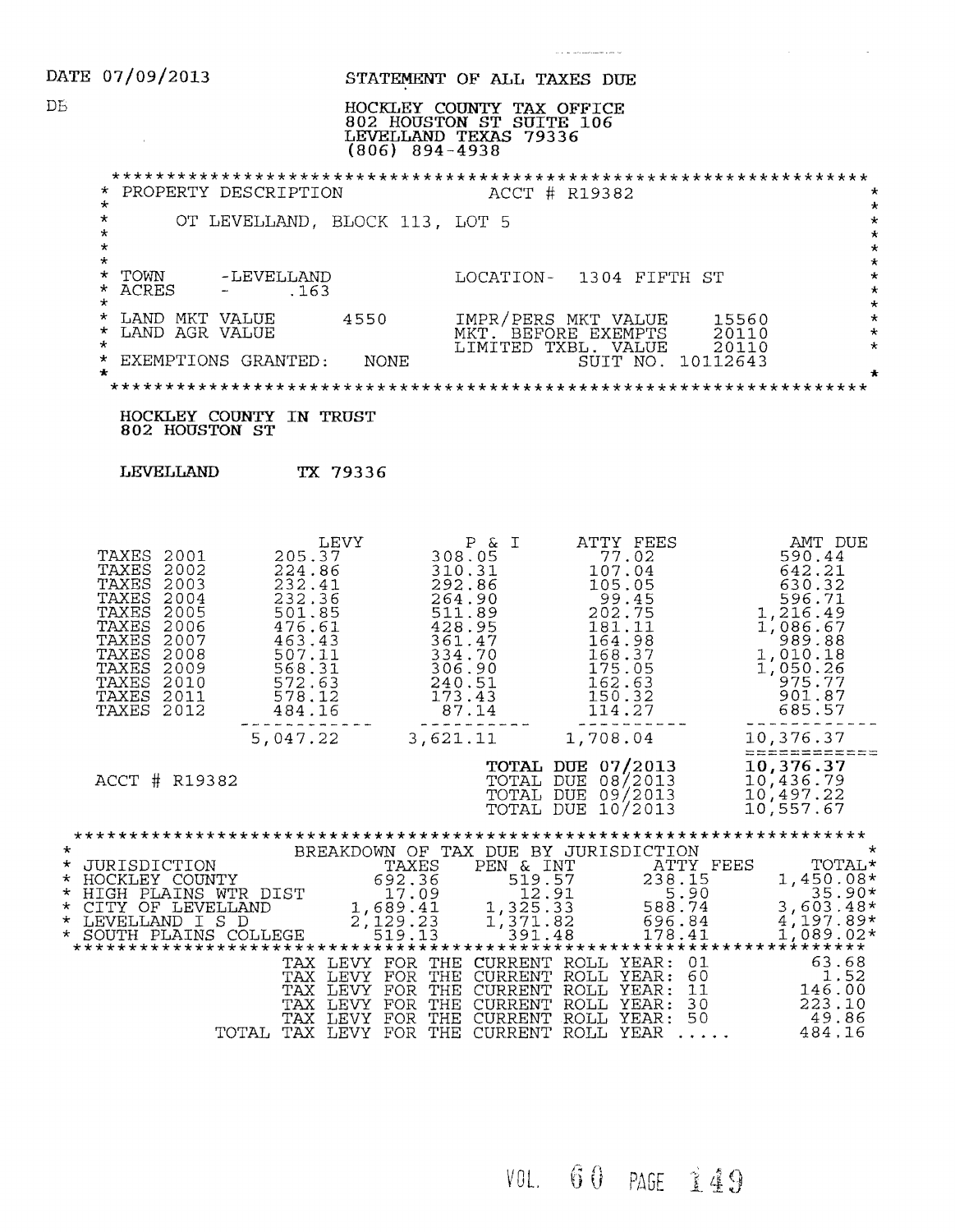### BID FORM FOR RESALE OF PROPERTY

STRUCK OFF TO HOCKLEY COUNTY TAXING ENTITIES

 $\mathcal{L}$ 

*<u>July 8, 2013</u>*<br>Derek Scott

2036 Mustang

Levellant Texas 79336

*gOb* B9!- *6-Z91* 

PHONE NUMBER

OT Levelland Block 113 Lot5 (1304 5th Street)

LEGAL DESCRIPTION AND PHYSICAL LOCATION OF PROPERTY

LIST ANY SPECIAL CIRCUMSTANCES CONCERNING THE PROPERTY AND YOUR BID

THANK YOU FOR YOUR BID

CHRISTY CLEVENGER HOCKLEY COUNTY TAC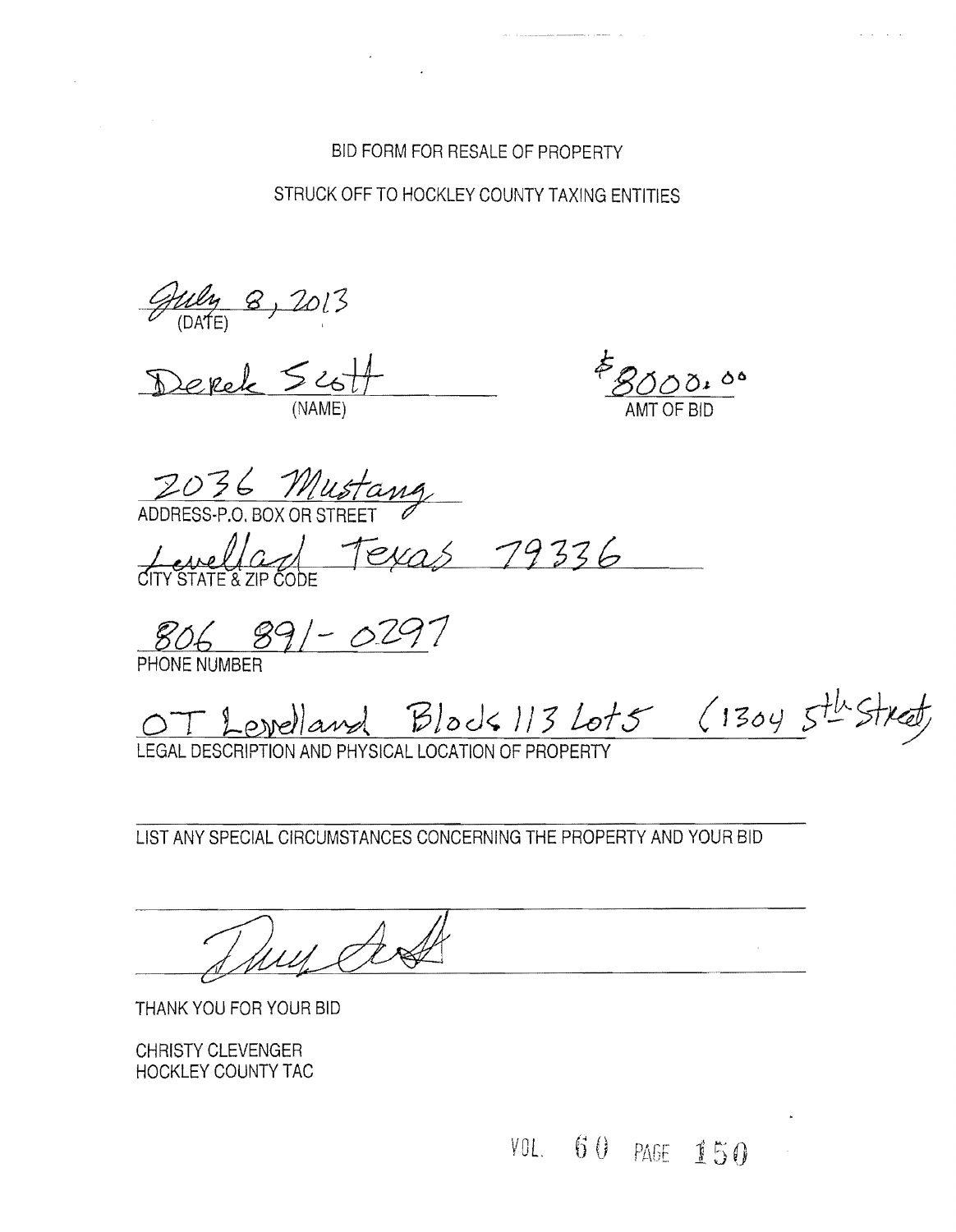

Seller: The City of Levelland, Texas

Purchaser: Scott, Derek

Property: Lot 5, Block 113, OT Lev Addition

| Total purchase price:                             | \$10,376.37 |
|---------------------------------------------------|-------------|
| Offer price:                                      | -8000.00    |
| Portion of purchase price subject to forgiveness: | \$2.376.37  |

- 1. The City agrees to sell its interest in the Property to Purchaser for the amount of the total purchase price, of which the amount of the offer price is due and payable now and the remaining amount, being the portion of the purchase price subject to forgiveness less the offer price, is payable as herein provided.
- 2, Purchaser agrees to perform the work listed on Exhibit "A" hereto, and to substantially complete each item by the date indicated on Exhibit "A"
- 3. IfPurchaser, in good faith, substantially completes the work listed on Exhibit "A," then the amount of the portion of the purchase price subject to forgiveness less the offer price will be forgiven, and Purchaser will have no liability for its payment. For good cause, the deadlines set forth in Exhibit "A" may be reasonably extended.
- 4. If Purchaser does not substantially complete the work listed on Exhibit "A" within the time agreed upon, then in that event, Purchaser will owe to the City for itself and the other taxing entities the full amount of the total purchase price, and upon written demand by the City, the full amount of the purchase price, less the amount already paid will be immediately due and payable, and Purchaser unconditionally agrees and promises to pay the full amount upon receipt of such demand,
- 5. The remedies herein set forth are in addition to, and not in lieu of, its remedies under the Housing standards Ordinance.

Agreed to the 18th day of July,  $2013$ .

VOL. 60 PAGE

 $151$ 

 $\overline{Date}$ 

Building Pennit and Inspection Department 1709 Avenue H - P.O. Box 1010 - Levelland TX 79336 - (806) 894-0113 - Fax (806) 894-0119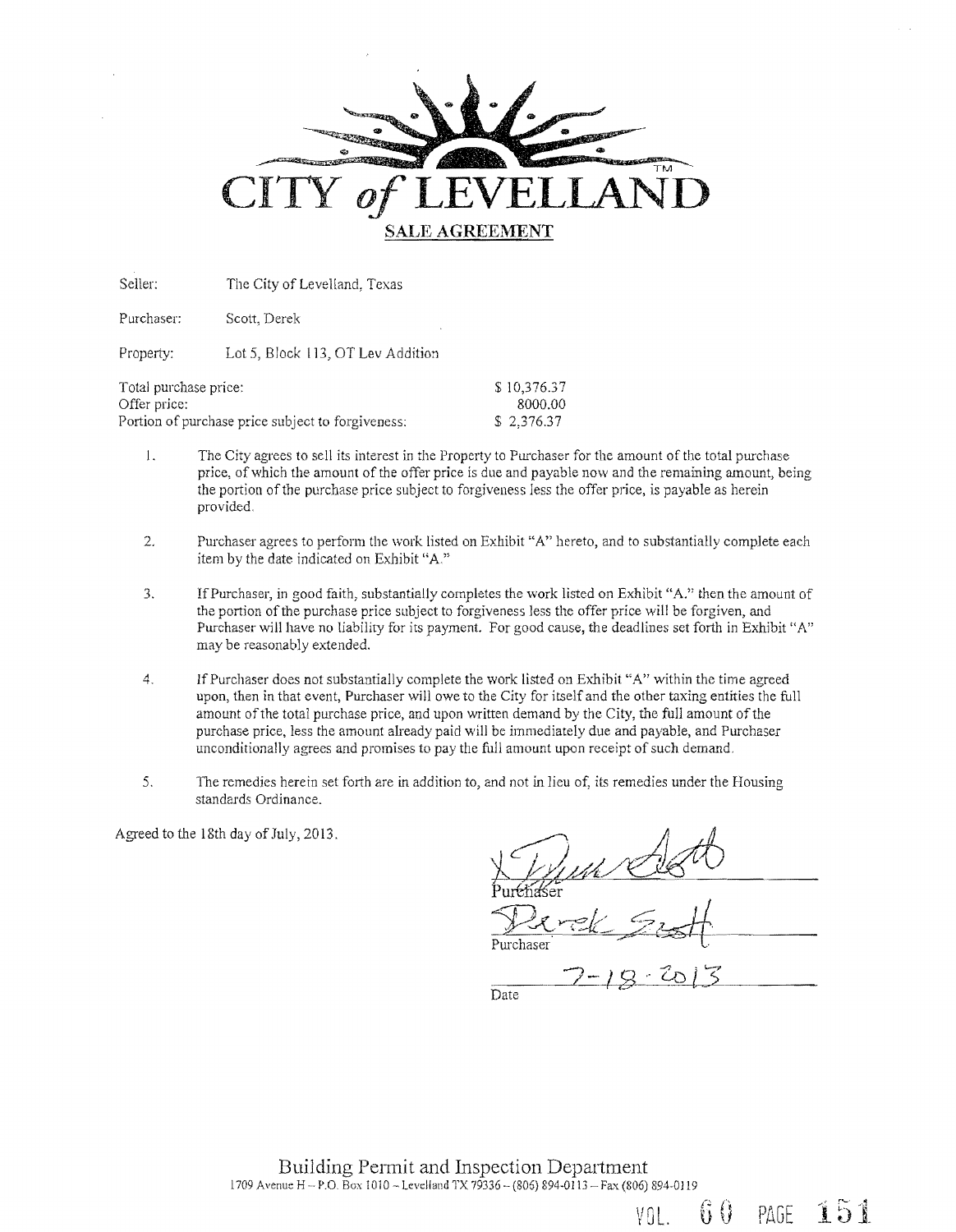$\mathcal{A}^{\mathcal{A}}$  , Commissioners' Court tabled the approval of the **Oil** and Gas Lease by and between the

City of Levelland, Lessor and Cimarex Energy Co., Lessee.